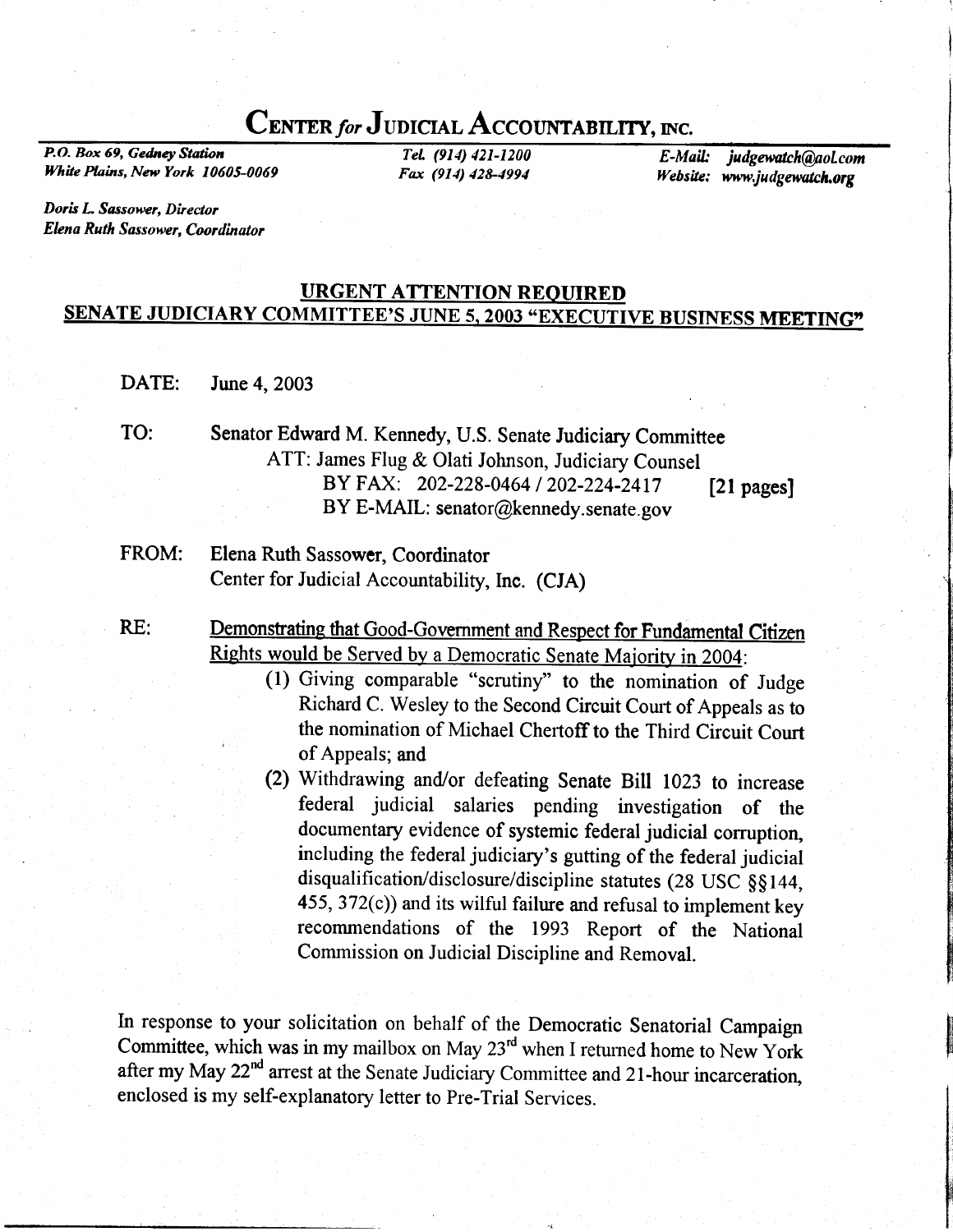### Senator Edward M. Kennedy Page Two June 4, 2003

You and the eight other Democratic members of the Senate Judiciary Committee including the four facing re-election in  $2004<sup>1</sup>$  -- should be fully familiar with the pertinent background facts. CJA's May 19<sup>th</sup> and May 22<sup>nd</sup> memoranda to Committee Chairman Hatch and Ranking Democrat Leahy expressly requested that each and every Committee member be provided with the relevant documents<sup>2</sup> to enable them to ask meaningful questions at the Committee's May  $22<sup>nd</sup>$  "hearing" to confirm the nomination of New York Court of Appeals Judge Richard C. Wesley to the Second Circuit Court of Appeals, in the event it was not cancelled. Those memoranda made plain that cancellation was warranted because the Committee had NOT INVESTIGATED OR MADE FINDINGS with respect to CJA's March 26, 2003 written statement, summarizing the documentary evidence of Judge Wesley's corruption as a New York Court of Appeals judge in two public interest lawsuits involving transcending public integrity issues. This March 26, 2003 written statement had been hand-delivered to the Committee on May  $5<sup>th</sup>$ , together with the substantiating documentary evidence, filling FIVE CARTONS AND ONE REDWELD FOLDER. An accompanying May  $5<sup>th</sup>$  memorandum to Chairman Hatch and Ranking Democrat Leahy highlighted that the transmitted documentary evidence not only established Judge Wesley's unfitness, but the fraudulence of the barebones ratings of the American Bar Association and Association of the Bar of the City of New York, as well as the critical importance of citizen participation in the confirmation process.

You were absent from the Committee's May  $22<sup>nd</sup>$  "hearing" on Judge Wesley's confirmation. Likewise absent were ALL your fellow Democratic Committee colleagues, except for Home-State Senator Schumer. Conveniently, Senator Schumer, to whom CJA had separately provided TWO copies of the March 26, 2003 statement, as well as TWO CARTONS containing copies of the most significant documentary evidence, did not return to question Judge Wesley following the Committee's "recess". Instead, the ONLY Committee member at the "hearing" after the "recess" was Republican Senator Saxby Chambliss - who chairs the Subcommittee on Immigration, Border Security, and Citizenship - of which you are ranking Democrat. Senator Chambliss asked Judge Wesley three insignificant questions, more for show than anything else.

These are Ranking Democrat Patrick J. Leahy, Senator Charles E. Schumer, Senator Russell D. Feingold, as well as Senator John Edwards, who is running to be the Democratic nominee for president.

The May  $19<sup>th</sup>$  and May  $22<sup>nd</sup>$  memoranda – as likewise the "relevant documents" related thereto – are posted on CJA's website, www.judgewatch.org.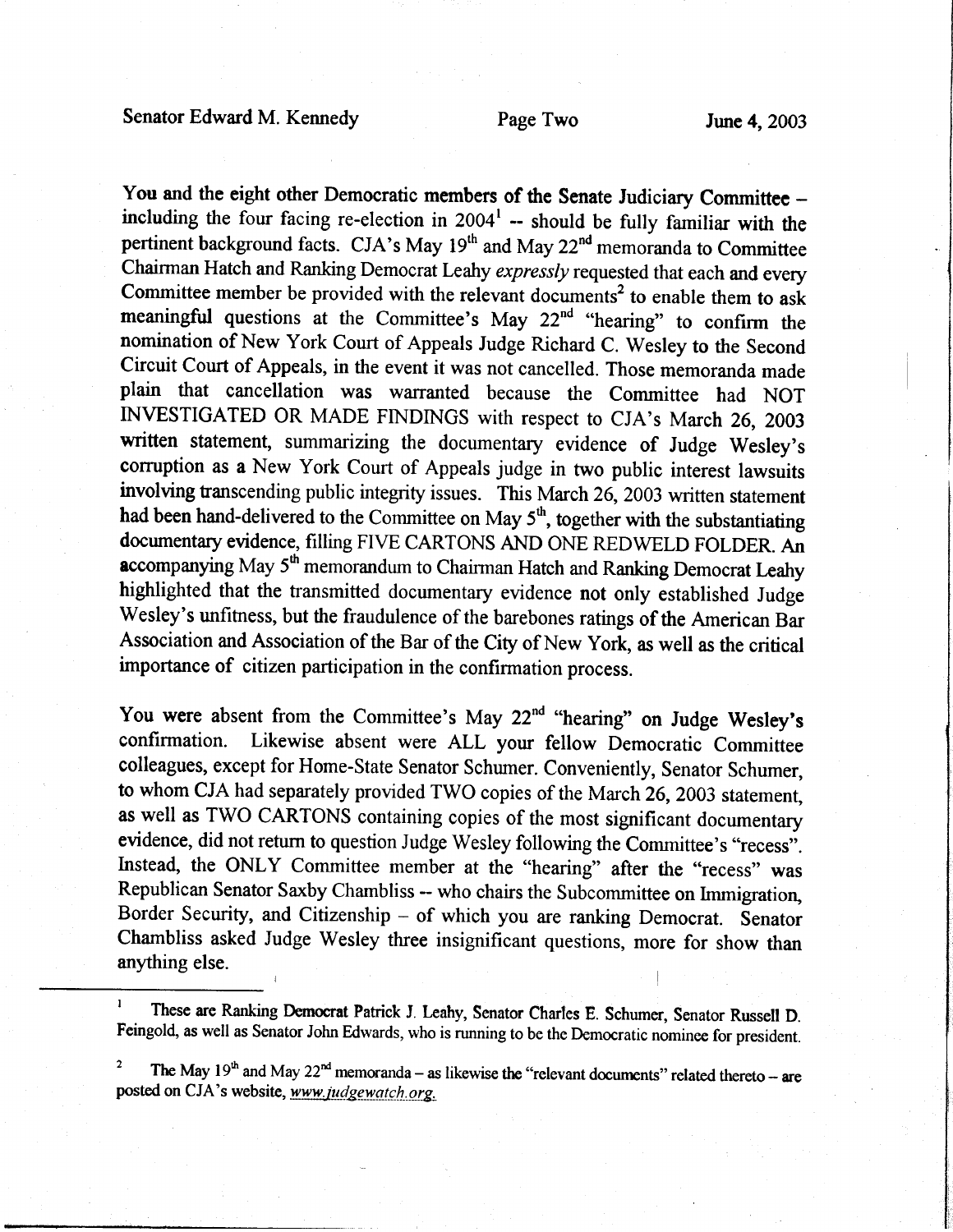Senator Edward M. Kennedy Page Three June 4, 2003

The last thing I wrote in my notes before I was arrested at the close of the Committee's May 22<sup>nd</sup> "hearing" for simply requesting to testify in opposition to Judge Wesley based on his documented corruption as a New York Court of Appeals judge, were Senator Chambliss' words that Committee members would have until May  $28<sup>th</sup>$  to submit written questions for the nominees.

Unless Chairman Hatch, Ranking Democrat Leahy, and Home-State Senator Schumer kept you completely "in the dark" about CJA's document-substantiated March 26, 2003 statement, one would reasonably expect you to have reviewed that statement for yourself and submitted written questions for Judge Wesley based thereon. Indeed, upon returning home from the ordeal of my May 22<sup>nd</sup> arrest and incarceration, I not only found your solicitation on behalf of the Democratic Senatorial Campaign Committee, but back-to-back articles in the May  $22^{nd}$  and May  $23^{rd}$  New York Times about your "scrutiny" of another judicial nominee, Michael Chertoff $3 -$ ironically nominated to the Third Circuit Court of Appeals on the very same day as Judge Wesley was nominated to the Second Circuit Court of Appeals.

After reading these two Times articles, I discovered other press reports<sup>4</sup>, as well as Chairman Hatch's statement at the May 22<sup>nd</sup> "Executive Business Meeting", posted on the Committee's website (www.judiciary.senate.gov). It would seem that following the Committee's May 7<sup>th</sup> confirmation "hearing" on Mr. Chertoff's nomination, you submitted written questions for Mr. Chertoff to answer. His responses were purportedly not satisfactory to you because you then obtained a one-week delay of the May  $15<sup>th</sup>$  Committee vote on his nomination – during which time you submitted to him a second set of written questions. Apparently your questions to Mr. Chertoff involved allegations made by Justice Department lawyer Jesselyn Radack arising from the John Walker Lindh case, as well as "several other Justice Departrnent issues".

Having thus engaged Mr. Chertoff in two rounds of written questions concerning his conduct as head of the Justice Department's Criminal Division, it appears you were ready to approve his confirmation. However, on May  $22<sup>nd</sup>$ , the date to which the

<sup>&</sup>lt;sup>3</sup> New York Times, May 22<sup>nd</sup>: "Dispute Over Legal Advice Costs a Job and Complicates a Nomination", Eric Lichtblau; New York Times. Mav 23rd: "Panel Clears 3 Bush Nominees for Senate Vote", Eric Lichtblau.

See, inter alia, New Jersey Star-Ledger, May 24th, "Chertoff nomination to bench unaffected by allegations" (J. Scott Orr and Robert Cohen); Associated Press, May 22<sup>nd</sup>: "Senate Panel Approves Nominee, and a Probe"; Reuters, May  $22<sup>nd</sup>$ , "Judiciary panel OK's appeals court choice".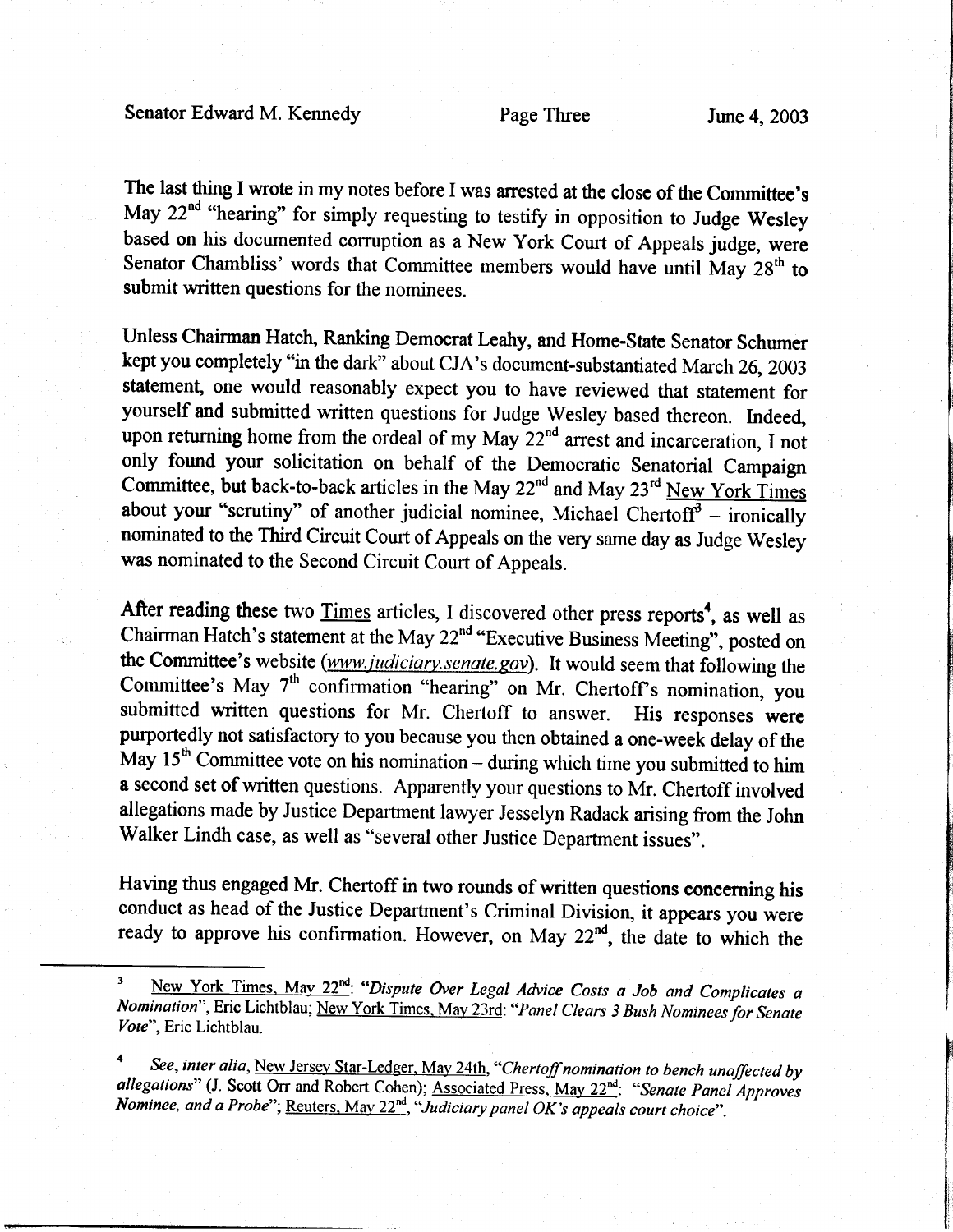Committee's May l5th vote had been postponed, you decided to participate with five other Committee Democrats in requesting a further delay. This appears to have been based, in significant part, on a May 21<sup>st</sup> letter from Judicial Watch (an organization known for its partisanship and aggressive media public relations), requesting a meeting to present "'important evidence concerning the misuse of organized crime operatives by the FBI and other government agencies" during Mr. Chertoff's tenure as U.S. Attorney for New Jersey. Such letter - which I have read via Judicial Watch's website (www.judicalwatch.org) – is conclusory in the extreme, neither identifying the nature of the "evidence", nor alleging that Mr. Chertoff would necessarily have authorized, or even have had knowledge of, the illegal acts which the "evidence" purportedly established. Nevertheless, this bald, eleventh-hour letter seemingly sufficed for you to change your previously announced support of Mr. Chertoff and to abstain from the Committee vote approving Mr. Chertoff s nomination l3-0. It also sufficed for the Committee to authorize "a bipartisan investigation" into Judicial Watch's allegations. This occurred at the Committee's "Executive Business Meeting" in the morning of May  $22<sup>nd</sup>$  – only hours before the Committee's sham afternoon "hearing" on Judge Wesley's nomination, at which I would be arrested.

Perhaps your behind-closed-doors "scrutiny" of Mr. Chertoff's nomination is a public relations ruse to foster the illusion that Democrats are not  $-$  as truly they are  $-$  ensconced in patronage deal-making with a Republican President and Republican Senators on a lion's share of federal judicial nominations. Perhaps it is simply an opportunity to clarify and/or express disagreement with Justice Department policy. Certainly, if your two sets of written questions to Mr. Chertoff were a legitimate probe as to his fitness, it would be incomprehensible that you would not submit written questions for Judge Wesley's response based on CJA's March 26, 2003 statement<sup>5</sup>. Similarly incomprehensible is if you and other Senate Democrats thought that Judicial Watch's vague, last-minute May 21<sup>st</sup> letter warranted investigation and deferment of

<sup>&</sup>lt;sup>5</sup> This would include questions as to the <u>documentary proof</u> in the record before Judge Wesley that the New York courts had used their disciplinary jurisdiction to retaliate against judiciai whistle-blowing attorney, Doris L. Sassower, for her lawsuit challenge to the political manipulation of electoral judgeships by the Democratic and Republican parties - unlawfully suspending her law license on June 14, 1991, without notice of written charges, without a hearing, without findings, without reasons, thereafter refusing to provide her with a post-suspension hearing and appellate review. (see May 1,  $200\overline{2}$ disqualification/disclosure motion,  $\P$ 16-64) Such would parallel the questions you presumably posed to Mr. Chertoff concerning Ms. Radack's allegation that the Justice Department had retaliated against her by "effectively fir[ing her] for providing legal advice that the department didn't agree with."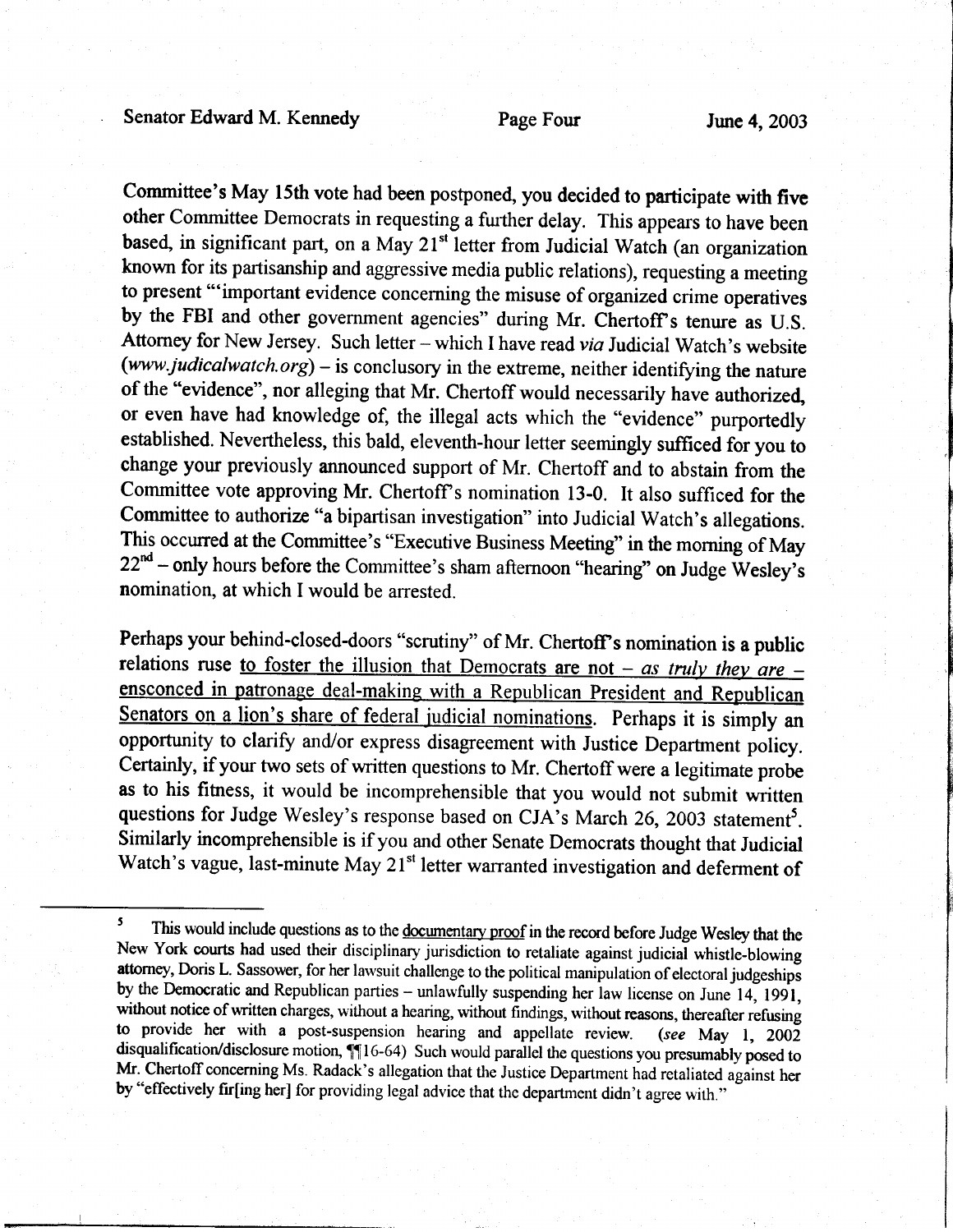Senator Edward M. Kennedy Page Five June 4, 2003

the May 22<sup>nd</sup> Committee vote on Mr. Chertoff's nomination, but that CJA's factspecific, document-substantiated statement, in the Committee's possession since May  $5<sup>th</sup>$ , did not warrant Committee investigation and deferment of any action on Judge Wesley's confirmation pending the findings thereof.

CJA, therefore, expressly calls upon you to take steps, consistent with those you took in relation to Mr. Chertoff's nomination: (1) to require Judge Wesley's response to written questions based on CJA's March 26, 2003 statement, including as explicitly identified at page 27 of the statement; and (2) to defer the Committee's vote on Judge Wesley's confirmation until there is AN INVESTIGATION WITH FINDINGS with respect to CJA's March 26,2003 statement.

CJA has already presented Chairman Hatch and Ranking Democrat Leahy with a May 28th memorandum for similar relief. Such memorandum additionally asserts that it would be "a further betrayal of the American public -- and, specifically, a befiayal of the People of the State of New York and the Second Circuit", were the Commiffee to approve Judge Wesley's nomination while the criminal case is pending against me for requesting to testify as to his unfitness at the Committee's May  $22^{nd}$  "hearing".

CJA expressly requested that the May  $28<sup>th</sup>$  memorandum be distributed to each and every Committee member "so that they may individually determine what is appropriate - and be held accountable to their constituents". In the event this was not done, a copy is enclosed so that you may read it -- and pass it on to the Committee's other members, most particularly those up for re-election in 2004, be they Democrat or Republican<sup>6</sup>.

Finally, but of no lesser importance to the American public, is S-1023, the Senate bill to increase salaries of the federal judiciary, sponsored by yourself, Chairman Hatch, Ranking Democrat Leahy, and Senator Chambliss - among others - which the Committee voted to approve at its May 22<sup>nd</sup> "Executive Business Meeting". The documentary evidence transmitted to the Committee on May 5<sup>th</sup> in substantiation of CJA's March 26, 2003 written statement establishes systemic corruption within the federal judiciary<sup>7</sup>, disentitling it to ANY salary increase. Specifically established by

<sup>&</sup>lt;sup>6</sup> Two of the Committee's ten Republican Senators face re-election in 2004. These are Senators Charles E. Grassley and Arlen Specter.

This documentary evidence consists of the unopposed cert papers filed in the U. S. Supreme Court, in the  $$1983$  federal action, Doris L. Sassower v. Hon. Guy Mangano, et al. - referred to at pages 17-18, 28 of CJA's March 26, 2003 written statement. This case was consciously developed to empirically test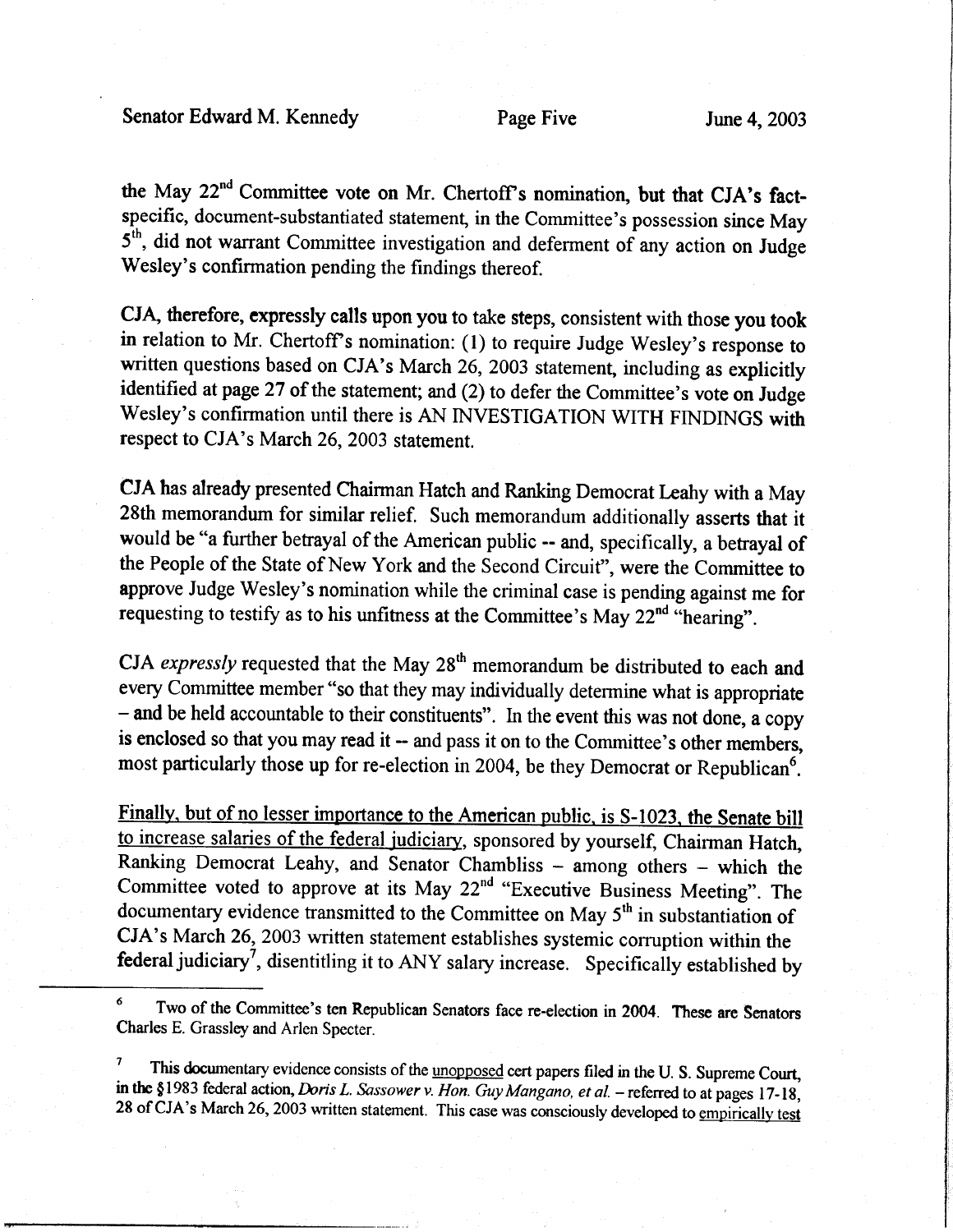this evidence is the federal judiciary's subversion of the federal statutes governing judicial disqualification/disclosure and judicial discipline, 28 USC §§144, 455, and372(c), such that they have been reduced to "empty shells", as well as its wilful and deliberate failure and refusal to implement key recommendations of the 1993 Report of the National commission on Judicial Discipline and Removal.

It must be noted that CJA first brought this important evidence to your attention, as likewise to the attention of EVERY Committee member, by a July 11, 2001 coverletter addressed to the "Senate Judiciary Committee Members" - 16 copies of which we sent to the Committee office for distribution. This, to request the members'

"public support for hearings to be held on judicial discipline and removal by the Senate Judiciary Committee's Subcommittee on Administrative Oversight and the Courts - including threshold hearings on the 1993 Report of the National Commission on Judicial Discipline and Removaf'.

Enclosed therewith were copies of CJA's l8-page July 3, 2001 letter to Senator Schumer, then Chairman of the Subcommittee on Administrative Oversight and the Courts, whose final three pages addressed the subject, inffoduced by the statement:

"certainly, the absolute necessity that the Committee and Senate scrutinize the competence, integrity, and temperament of judicial nominees is reinforced by the fact that the mechanisms for disciplining and removing incompetent, dishonest, and abusive federal judges from

the eflicacy of the mechanisms for redressing judicial misconduct and "error", identified by the 1993 Report of the National Commission on Judicial Discipline and Removal.

Copies of the underlying record in the Sassower v. Mangano federal action were transmitted to the House Judiciary Committee, both Democratic and Republican sides, in March 1998 to support an impeachment complaint against the District and Circuit Court judges involved. This impeachment complaint is embodied by CJA's March 23, 1998 memorandum to the House Judiciary Committee, printed in the appendix of the cert petition [A-301-317]. A further copy of the March 23, 1998 memorandum is Exhibit "N-3" to CJA's July 3, 2001 letter to Senator Schumer, infra.

Such fully-documented impeachment complaint against the District and Circuit Court judges- as likewise CJA's subsequent November 6, 1998 impeachment complaint against the Justices of the U.S. Supreme Court, likewise fully documented by a copy of the record before that Court - has lain dormant at the House Judiciary Committee - without "acknowledgment", let alone investigation.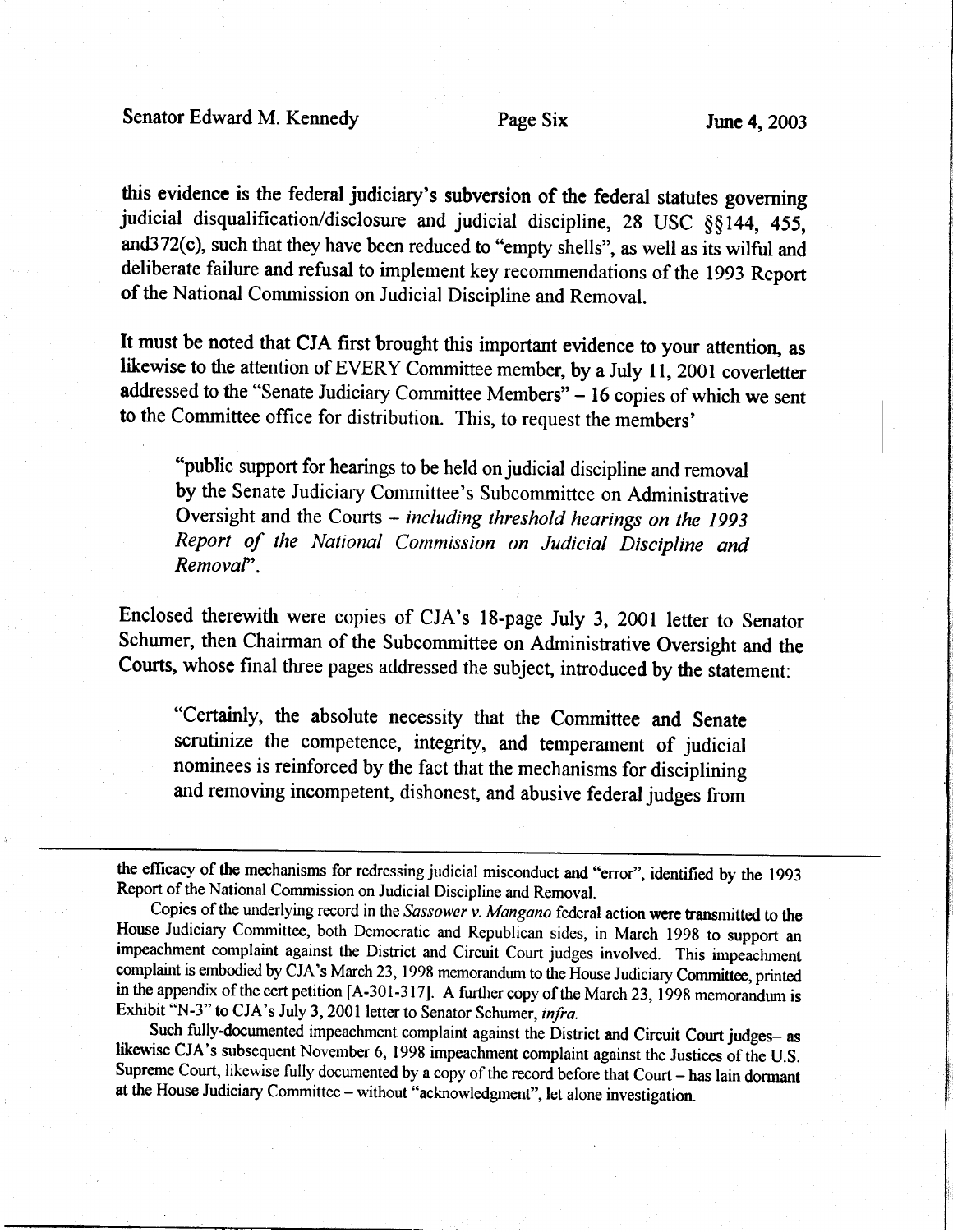the bench are verifiably sham and dysfunctional." (July 3, 2001 letter, p. 16, emphasis in the original).

CJA's July 3, 2001 letter emphasized that action by the Senate Judiciary Committee was essential as the House Judiciary Committee had altogether abandoned its duty to oversee the federal judiciary in any meaningful way. In substantiation, relevant documents were annexed. Among these, CJA's published article, "Without Merit: The Empty Promise of Judicial Discipline" (The Long Term View, (Massachusetts School of Law), Vol. 4, No. 1, summer  $1997$ ) - "expos[ing] the façade that passes for the disciplinary complaint mechanism for federal judges under 28 USC §372(c) and the House Judiciary Committee's non-existent capacity and willingness to investigate judicial impeachment complaints" -- as well as the written statement CJA had submitted to the House Judiciary Committee for inclusion in the record of its June 11, 1998 'Oversight Hearing of the Administration and Operation of the Federal Judiciary" - which, without notice, had been excluded from the printed record.

These two important documents were enclosed with CJA's July 11, 2001 coverletter, expressly because they "suffice[d] to summarize why the [Senate Judiciary's Courts] Subcommittee must...hold hearings on federal judicial discipline and removal beginning with threshold hearings on the 1993 Report of the National Commission on Judicial Discipline and Removal."<sup>8</sup> However, also expressly stated was that if Senate Judiciary Committee members had "any doubt as to the imperative for such hearings", they could and should "independently examine the massive incontrovertible proof, long in the possession of the House Judiciary Committee".

We received no response from you or any other member of the Senate Judiciary Committee to this July 11, 2001 coverletter. This includes no response from Senator Schumer, from whom we also received no response to any other aspect of our July 3, 2001 letter. This is reflected by CJA's May 5'h memorandum to Chairman Hatch and Ranking Democrat Leahy (fn.  $1$ ) – which, further stated that because of the importance of the July 3, 2001 letter and our coverletters to the Senate Judiciary Committee, as well as to other public officers - duplicates were being deposited at the Senate Judiciary Committee office.

These are also posted on CJA's website. Additionally, "Without Merit" is annexed as Exhibit "F-2" to CJA's March 26,2003 written statement.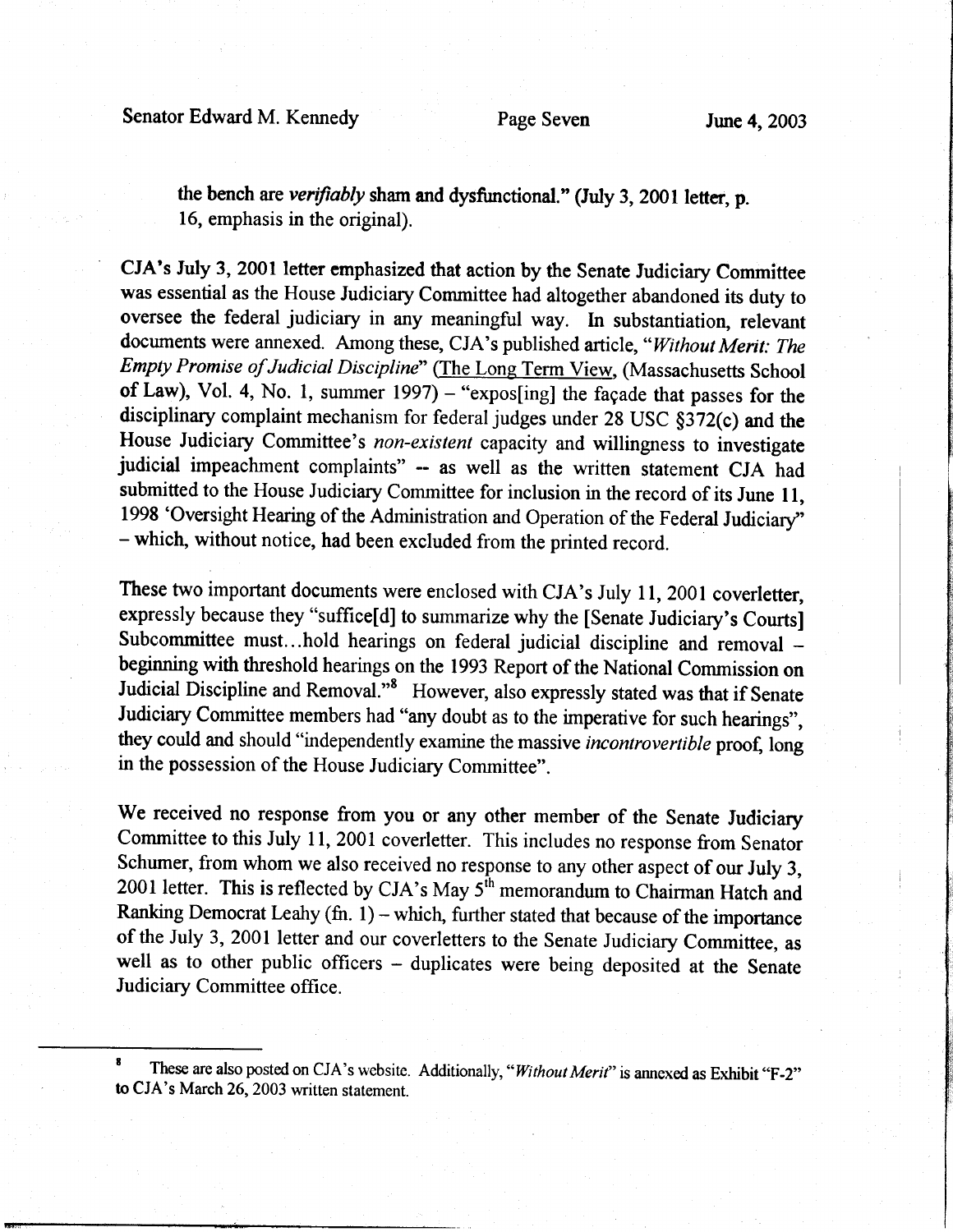### Senator Edward M. Kennedy Page Eight June 4, 2003

CJA respectfully requests that you examine these July 2001 letters for yourself  $-$  and, in particular, Exhibits "N-2" and "N-3" to the July 3, 2001 letter to Senator Schumer, which are CJA's March 10 and March 23, 1998 memoranda to the House Judiciary Committee -- as subsequent events dramatically reinforce the Senate Judiciary Committee's duty to investigate and hold hearings at which those having direct, firsthand experience with the judicial disqualification/discipline statutes are permiffed to testify<sup>9</sup>. Such investigation and hearings must precede ANY pay raise for federal

"[CJA's] September 4, 2001 letter [to the House Judiciary Committee] anticipated (at  $11$ ) that the 'hearing would be nothing more than a 'show' at which 'those having NONE of the four invited witnesses attested to any direct first-hand experience with \$372(c) judicial misconduct complaints or motions for judicial disqualification under \$144 and 455 -- a fact which did not prevent three of the witnesses from stating their view that the statutes worked 'reasonably well' [Tr. 84,78], with the fourth limiting his reservations to the lack of any penalty for violations 'that do not rise anywhere near to the standards that would require impeachment' [Tr. 83]. As to the two witnesses who offered testimony, only favorable, conceming the 1993 Report of the National Commission on Judicial Discipline and Removal, the Subcommittee received it without challenge. No mention was made of CJA's long-standing and public criticism of the Commission's Report as 'methodologically-flawed and dishonest', born of our direct, first-hand experience with both the Commission and Report, as summarized by [CJA's] published article, 'Without Merit: The Empty Promise of Judicial Discipline' (The Long Term View, Massachusetts School of Law, Summer 1997, Vol 4, No. 1)[fn] and amplified and demonstrated by the evidence substantiating CJA's [March 10 and March 23, 19981memoranda, whose significance I discussed with you at our July 26,2001 meeting and reinforced by [CJA's] July 31, 2001 and September 4, 2001 letters, was reflected by either the remarks or questions of the few Subcommittee members present at the November 29, 2001 "hearing" [fn]. The sole exception was perhaps the final question of Subcommittee Chairman Coble, asking - 'hypothetically' - 'how often' the

<sup>&</sup>lt;sup>9</sup> These subsequent events are reflected by CJA's July 31, 2001, September 4, 2001, and July 9, 2001 letters to the House Judiciary Committee - all unresponded-to -- chronicling how it did respond to CJA's July 3, 2001 letter to Senator Schumer, sent to it under July 9, 2001 coverletters. In brief, on July 19, 2001 I received a phone call from "oversight" counsel at the House Judiciary Committee's Courts Subcommittee, asking if I would come down to Washington to assist in its preparing for a "hearing" to examine the judicial disqualification/discipline statutes. I did so on July 26, 2001, providing such "oversight" counsel with a boxload of primary source materials documenting the federal judiciary's gutting of these statutes - aided and abetted by its highest echelons, to wit, the Administrative Office, the Judicial Conference, the U.S. Supreme Court, which, additionally, had mislead Congress as to their efficacy to defeat proposed amendments. Thereafter, the House Judiciary Committee's Courts Subcommittee held a November 29, 2001 "hearing" to which I was not only NOT invited to testify, but whose date I was not even informed of so that I might attend as a witness. The transcript of the utterly sham November 29, 2001 "hearing", which I obtained some seven months later, is analyzed by CJA's July 31, 2002 letter. In pertinent part, it states: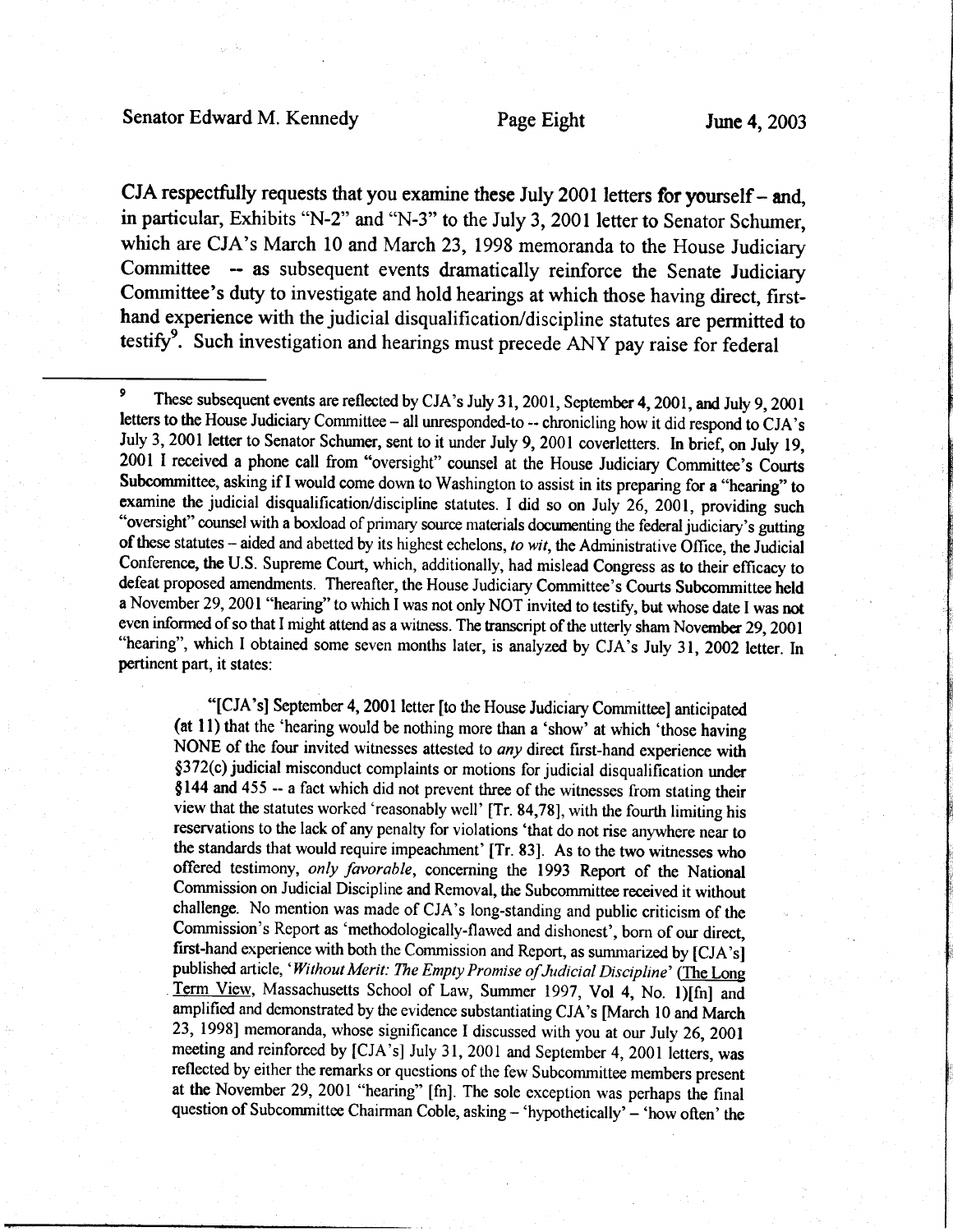judges. Indeed, Ranking Democrat Leahy himself recognized that judicial pay raises would be inappropriate where ethical issues are outstanding. According to his statement at the May  $22^{nd}$  "Executive Business Meeting", he initially wanted to link federal judicial pay raises to ethics legislation pertaining to the appearance of judicial bias and conflicts of interest. He dropped this only because the federal judiciary "persuaded" him that such was unnecessary and could be effected through the federal judiciary's own "self-regulation" and "self-governance". This, in face of the evidence substantiating CJA's March 26, 2003 statement, establishing the federal judiciary "selfregulation" and "self-governance" claims as utter deceits.

To the extent "there is strong bipartisan consensus that the independence and quality of the judiciary is at risk because of the inadequacy of the current salaries of federal judges"  $-$  as so-stated by Chairman Hatch's written statement at the May 22<sup>nd</sup> "Executive Business Meeting" - it is because Chief Justice Rehnquist, the Judicial Conference, and the American Bar Association - to whose advocacy on the pay-raise issues Chairman Hatch refers, have suppressed the evidence-based facts as to "judicial

recusal 'petition' of 'a grieved litigant' is 'summarily dismissed' [Tr. 95]. That Chairman Coble's question was a confused amalgam, mixing together a disqualification motion and judicial misconduct complaint may be seen from Professor Hellman's response - one reflecting the Professor's own admitted lack of knowledge as to recusal motions. This, in addition to his unfamiliarity with the critical 'merits-related' issues involving  $§372(c)$  $[Tr. 95-6] [fn]$ .

As to Michael Rcmington's 'status' updatc of the National commission's 1993 recommendations, it is materially false and misleading both as to this Subcommittee and the federal judiciary (Tr. 61-2, 64, 66-70), as comparison to [CJA's] July 31, 2001 and September 4, 2001 letters reveals. Tellingly, Mr. Remington did not identify the basis for the information presented by his 'status' update - and the Subcommittee did not ask him.

That the November 29, 2001 'hearing' was not only superficial, but a wilful deceit to mislead Congress and the American People into falsely believing that the Subcommittee is discharging its 'oversight' responsibilities over the federal judiciary and that the federal judiciary is doing its part  $-$  is *readily-verifiable*. All that is required is comparison of the 'hearing' transcript with [CJA's] unresponded-to documentsupported July 31, 2001 and September 4, 2001 letters. [CJA], therefore, call[s] upon you to respond to the serious and substantial issues presented by those letters - ALL ignored and covered-up at the November 29,2001 'hearing', amidst attestations by Subcommittee Chairman Coble as to the importance of 'oversight'[fn], joined by praise For the Subcommittee's 'oversight' from witnesses[fn]..." (pp. 3-5 of CJA's July 30, 2002 letter to Melissa McDonald, Oversight Counsel, the House Judiciary Committee's Courts Subcommittee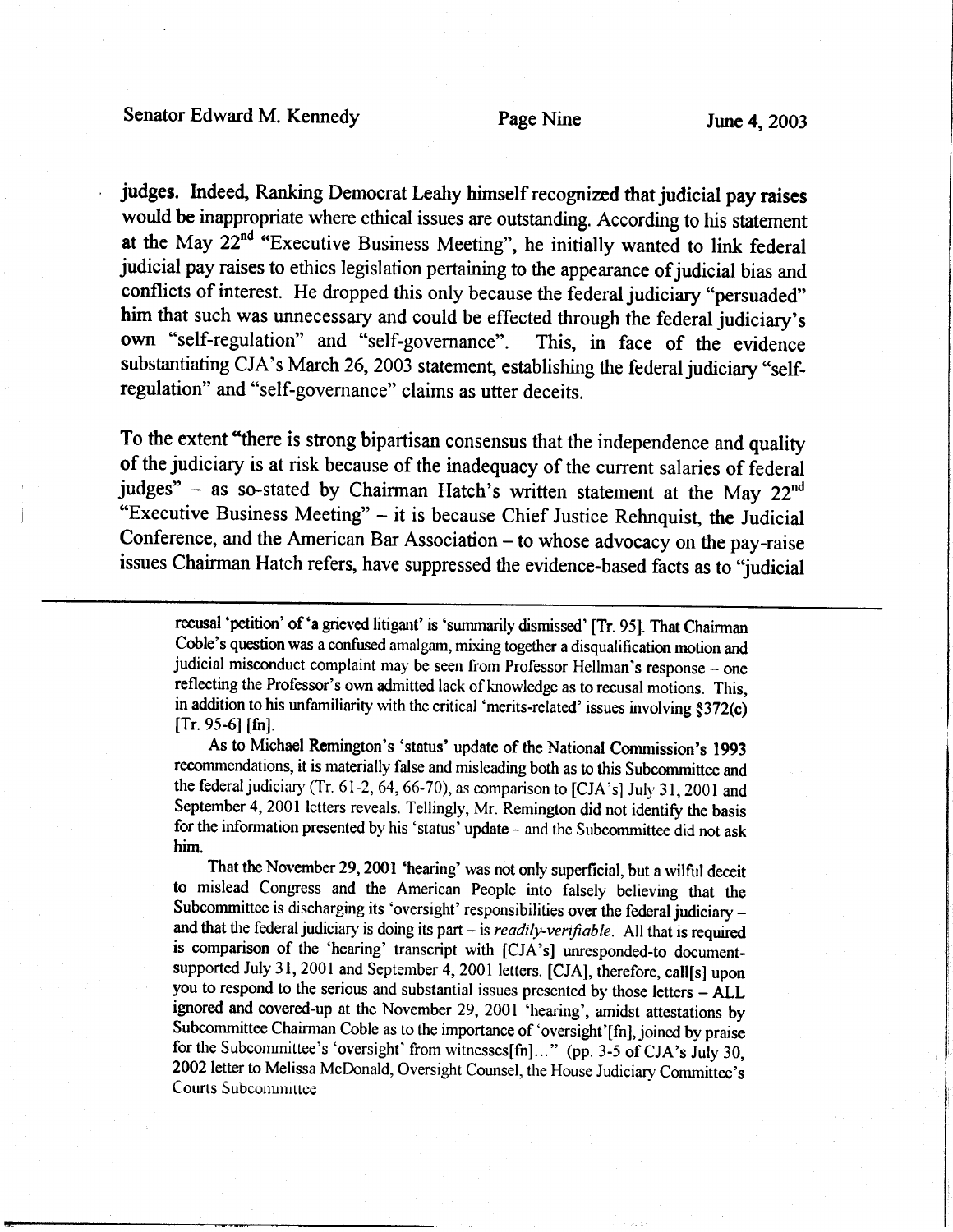Senator Edward M. Kennedy Page Ten June 4, 2003

independencc and quality". Indeed, their refusal to address the evidence-based facts is established by the documentary evidence which CJA tansmitted to the Committee on May  $5<sup>th</sup>$  - and which has been in the House Judiciary Committee's possession since March 1998.

The Judicial Conference, with Justice Rehnquist as its head, is a tax-payer-supported special interest group, lobbying for the federal judiciary. This was pointed out at page 7 of CJA's statement for the record of the House Judiciary Committee's June 11, 1998 "hearing" – which strongly recommended "as required reading" the excellent book of Professor Charles E. Smith entitled Judicial Self-Interest: Federal Judges and Court Administration (Praeger Publishers, 1995, 145 pp.). At that time, too, the federal judiciary was urging increases in salary and benefits - as to which we further noted:

"For a reality check as to the incessant whining of federal judges that they are 'underpaid', etc., Chapter 3 of Professor Smith's book, supra, is a must-read." (CJA's statement, p. S).

NO sponsor of S-1023 – or supporter of the judicial pay raises it authorizes – should fail to read such important chapter. You may be sure that the country does not lack for excellent, upstanding lawyers who would consider it a privilege, as well as an upgrade, to serve as "lifetime" federal judges at current salaries.

Sena Ras

i ti. ti,

cc: Republican Senator Orrin G. Hatch, Chairman, Senate Judiciary Committee Senator Patrick J. Leahy, Ranking Democrat, Senate Judiciary Committee Republican senator Saxby chambliss, Senate Judiciary committee Democratic Home-State Senator Charles E. Schumer, Senate Judiciary Committee Democratic Senator Russell D. Feingold, Senate Judiciary committee Democratic Senator John Edwards, senate Judiciary committee Democratic Home-State Senator Hillary Rodham Clinton

#### President George W. Bush

New York Court of Appeals Judge Richard C. Wesley P. Kevin Castel, Esq. The Press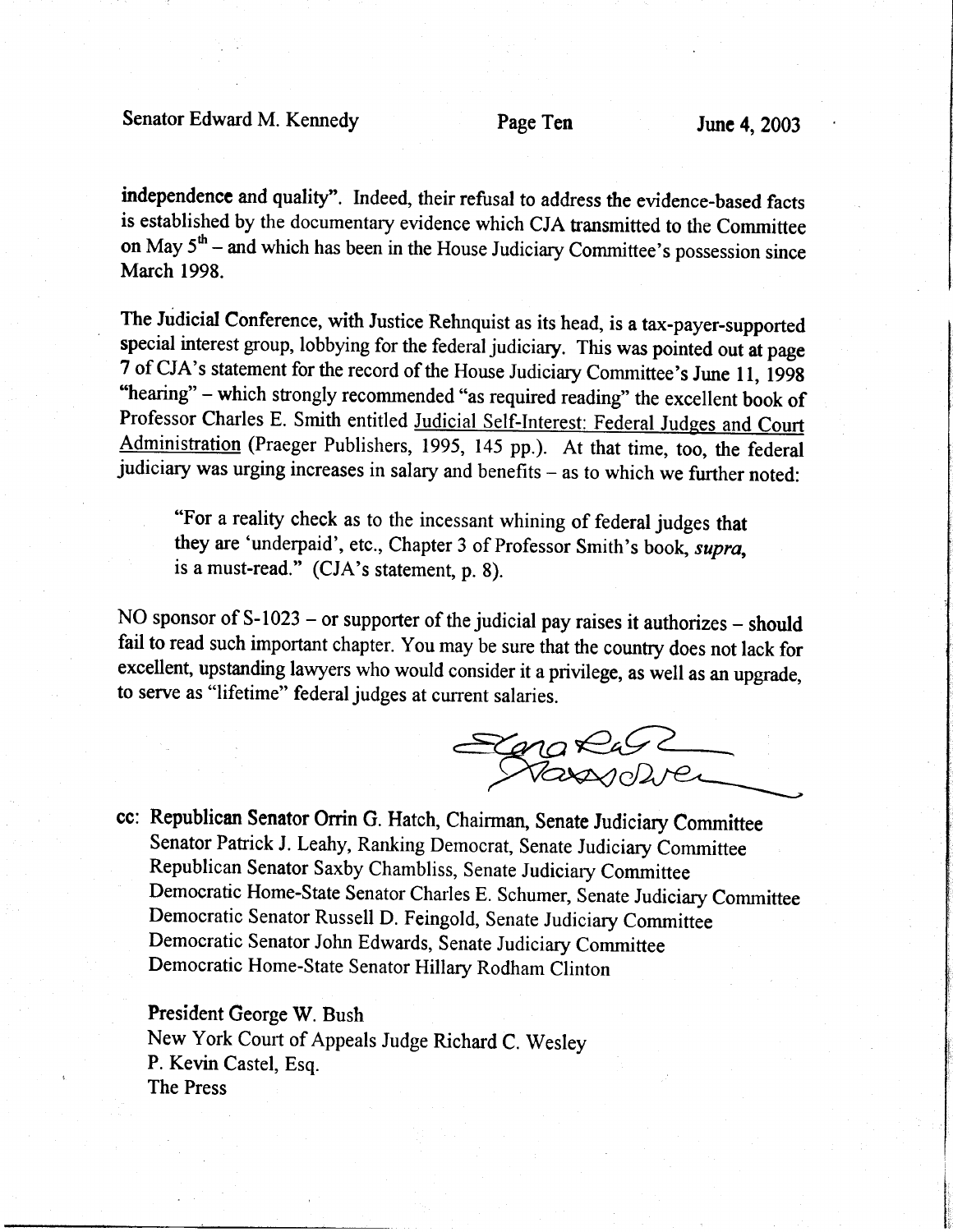|                              | Denocotre Sengton                |                            |                                       |  |
|------------------------------|----------------------------------|----------------------------|---------------------------------------|--|
|                              | TRANSMISSION VERIFICATION REPORT |                            |                                       |  |
|                              |                                  |                            | TIME: 06/04/2003 14:57<br>NAME : CJA  |  |
|                              |                                  |                            | FAX : 9144284994<br>TEL : 9144211200  |  |
| DATE, TIME                   |                                  |                            |                                       |  |
| FAX NO. /NAME                |                                  | 06/04 14:44<br>12022280464 |                                       |  |
| <b>DURATION</b><br>PAGE(S)   |                                  | 00:12:36<br>21             |                                       |  |
| <b>RESULT</b><br>MODE        |                                  | <b>OK</b>                  |                                       |  |
|                              |                                  | <b>STANDARD</b><br>ECM     |                                       |  |
|                              |                                  |                            |                                       |  |
|                              | TRANSMISSION VERIFICATION REPORT |                            | Kennedy                               |  |
|                              |                                  |                            | TIME : 06/04/2003 15:13<br>NAME : CJA |  |
|                              |                                  |                            | FAX : 9144284994<br>TEL : 9144211200  |  |
| DATE, TIME                   |                                  |                            |                                       |  |
| FAX NO. /NAME                |                                  | 06/04 15:06<br>12022242417 |                                       |  |
| DURATION<br>PAGE(S)          |                                  | 00:06:40<br>$1\,$          |                                       |  |
| <b>RESULT</b><br><b>MODE</b> |                                  | $\mathsf{OK}$              |                                       |  |
|                              |                                  | STANDARD<br><b>ECM</b>     |                                       |  |
|                              |                                  |                            |                                       |  |
|                              |                                  |                            |                                       |  |
|                              |                                  |                            |                                       |  |
| DATE, TIME<br>FAX NO. /NAME  |                                  | 06/04 15:14<br>12022242417 |                                       |  |
| DURATION<br>PAGE(S)          |                                  | 00:05:58<br>11             |                                       |  |

 $\mathbf{\hat{i}}$ 

 $\frac{1}{\sqrt{2}}$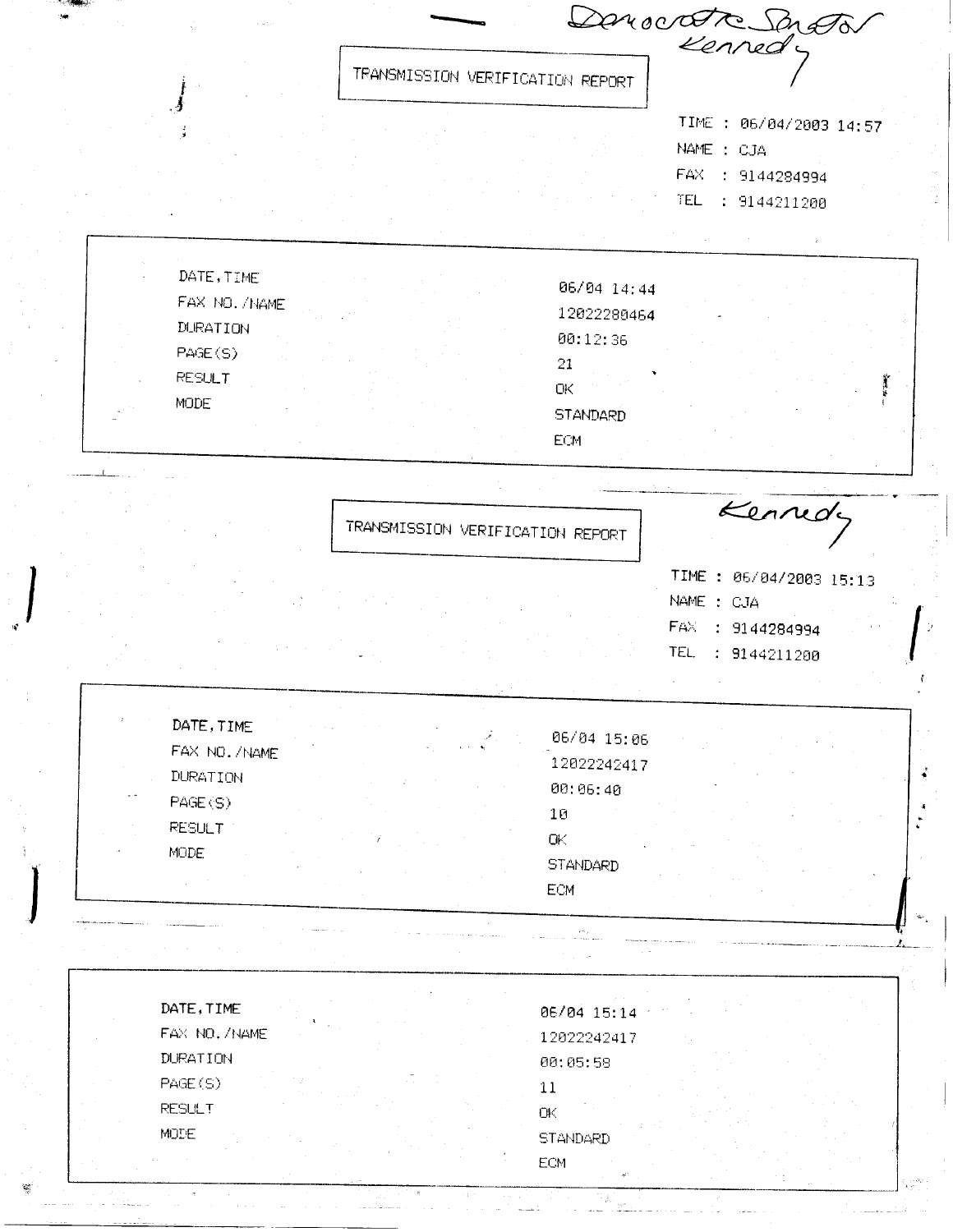| Subi:        | <b>URGENT: Tomorrow's "Executive Business Meeting" - Wesley, etc.</b> |  |
|--------------|-----------------------------------------------------------------------|--|
| Date:        | 6/4/03 4:05:54 PM Eastern Daylight Time                               |  |
| From:        | <u>Judgewatchers</u>                                                  |  |
| To:          | senator_hatch@hatch.senate.gov                                        |  |
| <b>File:</b> | 6-4-03-kennedy.zip (47295 bytes) DL Time (TCP/IP): < 1 minute         |  |

Attached is CJA's June 4, 2003 memo to Senator Kennedy (10 pages), and its two enclosures, also atached: (1) CJA's May 30, 2003 letter to Pre-Trial Services (4 pages); and

(2) cJA's May 28,2003 memo to chairman Hatch and Ranking Member Leahy (f pages).

Please distribute to Senator Kennedy and to the indicated recipients who are Senate Judiciary Committee members: Chairman Hatch, Ranking Member Leahy, and Senators Chambliss, Schumer, Feingold, and Edwards. Indeed, it woul hereby request that it be so distributed.

Also attached is my May 30, 2003 letter to the Miller Transcription Service -- to which Chairman Hatch, Ranking<br>Member Leahy, Senators Chambliss and Schumer are indicated recipients. Please distribute to them. Should you<br>w

Finally, please deem ALL the foregoing submitted for the printed record of the Committee's proceedings on Judge Wesley's confirmation.

Thank you.

Elena Ruth Sassower, Coordinator Center for Judicial Accountability, Inc. (CJA) (e14) 421-1200